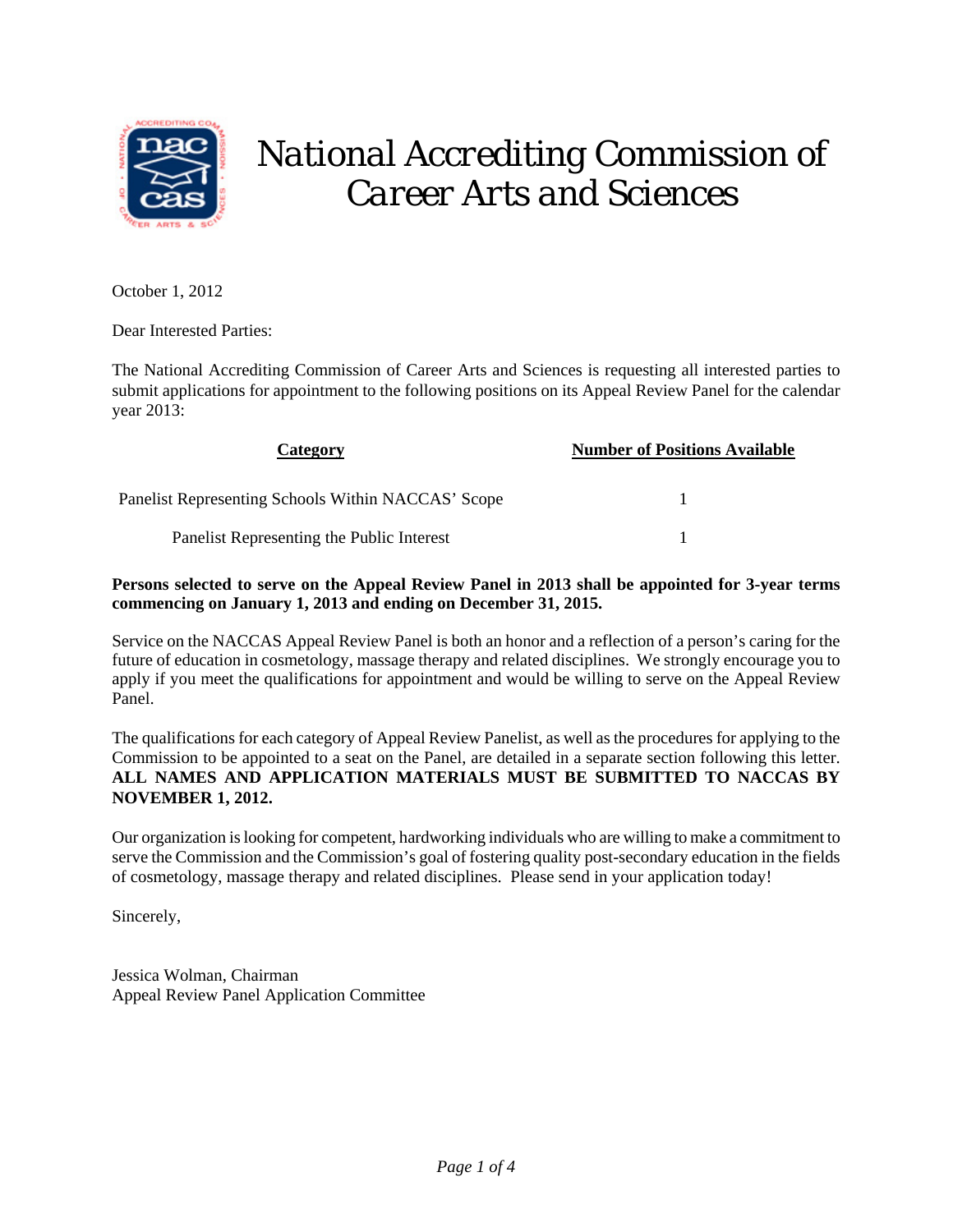# **QUALIFICATIONS FOR APPEAL REVIEW PANELISTS**

## **Panelists Representing Schools Within NACCAS' Scope**

All candidates for Appeal Review Panelist representing schools in fields of training within NACCAS' scope, as a condition precedent to consideration, must document that they meet the following qualifications:

- 1. Have a total of at least five (5) years of administrative/supervisory experience in a school accredited by the Commission (of which the experience set forth in subparagraph 2 below may be counted as a part);
- 2. Have been active in the day-to-day operation of school(s) accredited by the Commission in an administrative/supervisory capacity for the three (3) years immediately preceding his/her election; and
- 3. Have no interest in any institution which has had its accreditation withdrawn (appeal rights exhausted) or which has voluntarily relinquished accreditation while the institution was in withdrawal status, during the past five years.

#### **Panelists Representing the Public Interest**

All candidates for Appeal Review Panelist representing the public interest, as a condition precedent to consideration, must document that they meet the following qualifications:

- 1. Not be an employee, member of the governing board, an owner in full or in part, a member of a partnership, or a stockholder in a corporation that is the owner of any school or professional service operation or consultant to an institution or program offering programs or services in a field within NACCAS' scope, and shall not be active in the operation of any school or professional service operation offering programs or services in a field within NACCAS' scope, whether accredited by NACCAS or not;
- 2. Not be a member of any trade association or membership organization related to, affiliated with, or associated with NACCAS; and
- 3. Not be a spouse, parent, child, or sibling of an individual identified in subparagraph 1 or 2 above.

#### **All Candidates for Appeal Review Panelist**

- 1. No person may serve simultaneously as a member of the Appeal Review Panel and as a Commissioner. No former Commissioner may serve on the Appeal Review Panel until at least one (1) year after his or her term as Commissioner has ended.
- 2. No person may serve simultaneously as a member of the Appeal Review Panel and as an Officer or member of the Board of Directors of an organization dedicated to the interests of any field within NACCAS' scope. A person holding such other office may apply to be appointed as an Appeal Review Panelist, but if appointed must immediately tender a resignation from such office to the other organization, such resignation to be effective no later than the commencement of his or her term as Appeal Review Panelist. An Appeal Review Panelist-elect may not be seated until such resignation has been tendered.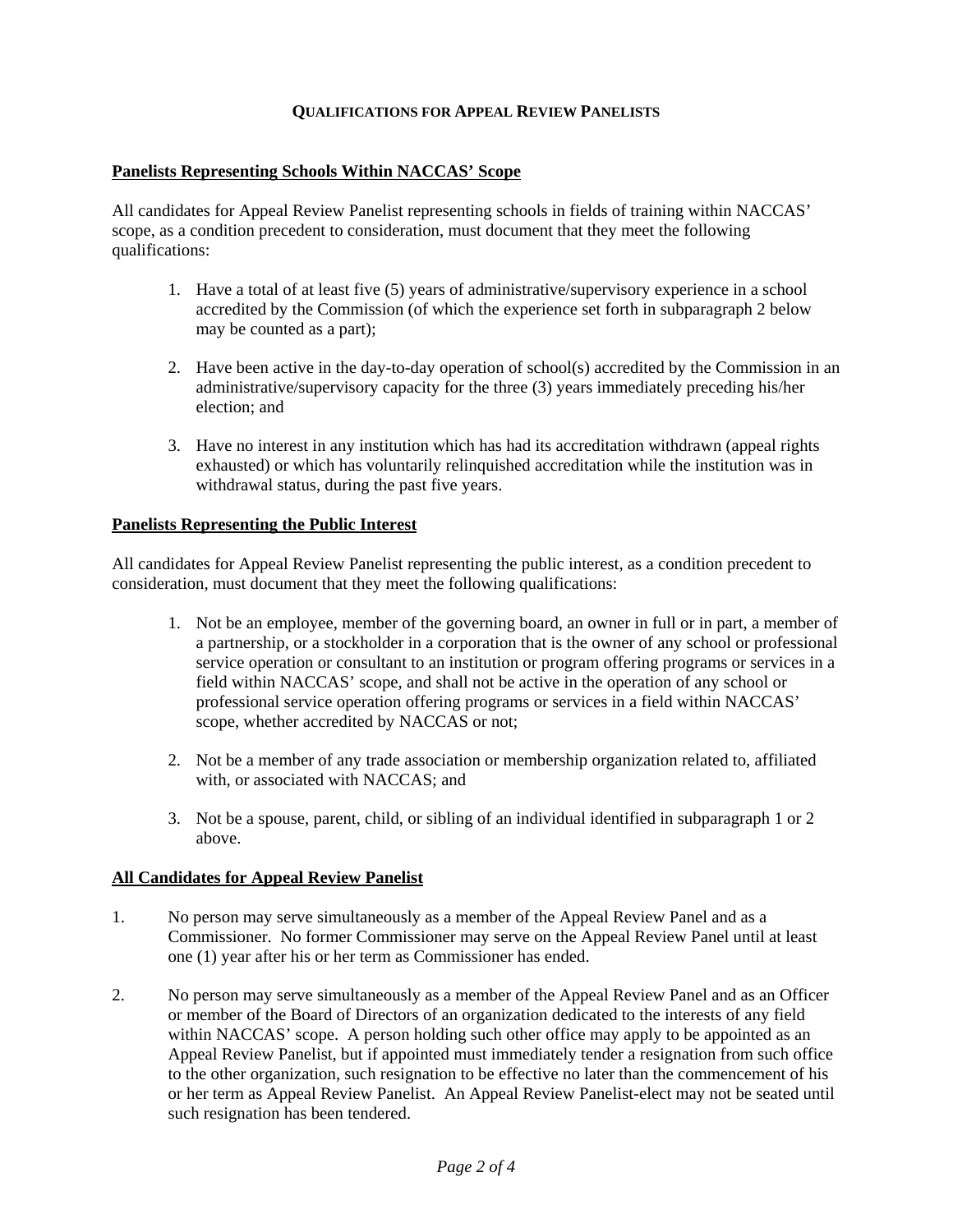- 3. All members of the Appeal Review Panel must have attended a NACCAS accreditation workshop within the previous three years. A person who does not meet this qualification may apply to be appointed as an Appeal Review Panelist, but if appointed must sign a written agreement to attend such a workshop prior to the first meeting of the Appeal Panel on which he or she will serve. An Appeal Review Panelist-elect may not be seated until he or she has attended such a workshop.<sup>1</sup>
- 4. All members of the Appeal Review Panel shall agree to abide by the NACCAS Code of Ethics as it may from time to time be promulgated, and shall refrain from discussing or voting on any appeal before the Appeal Review Panel for which the Panelist's participation would represent a conflict of interest.

# **EXPECTED COMMITMENT**

The Appeal Review Panel meets at least two times a year (and may meet more frequently, as determined by the Panel). The meetings typically last from two to three days, depending on the number of appeals to be heard. Consequently, a person considering applying for service on the Appeal Review Panel should realize that, if appointed, he or she may be required to spend ten (10) or more days a year away from home and his/her principal place of business. In addition, Panelists will be expected to devote time prior to each meeting reviewing the appeal files of each school whose appeal is scheduled to be heard at that meeting.

*Page 3 of 4*   $\overline{a}$ 1 The last NACCAS Workshop of 2012 will be held in Las Vegas, NV on December 1-4, 2012.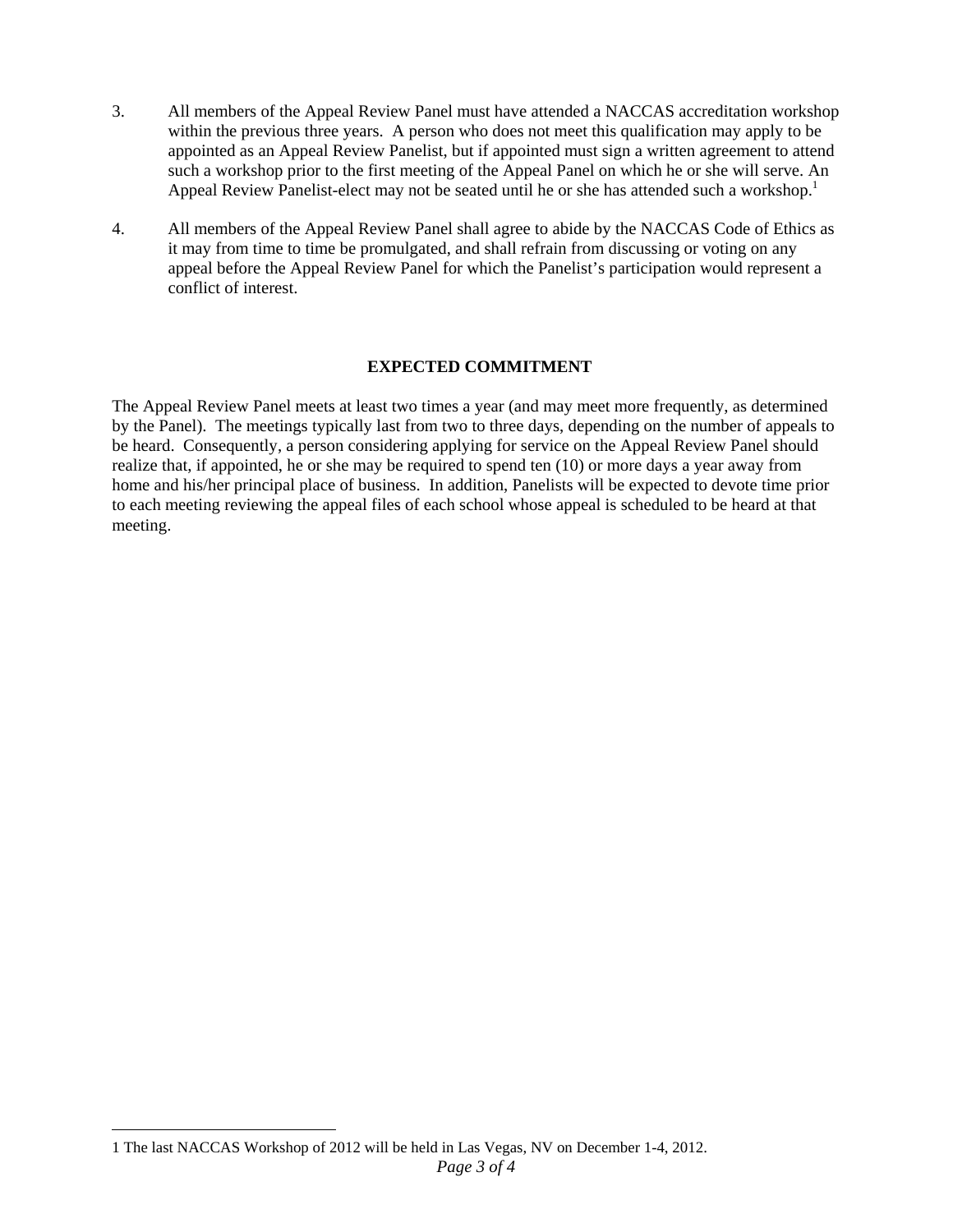# **APPLICATION PROCEDURES**

- 1. Persons meeting the qualifications of one or more categories of Appeal Review Panelist are hereby invited to submit applications and resumes to the NACCAS office, no later than November 1, 2012.
- 2. The Appeal Review Panel Application Committee will review the resumes and applications and, if the Committee deems it necessary or appropriate, will arrange interviews with the applicants.
- 3. Subject to receipt of at least two applications, the Appeal Review Panel Application Committee will present a slate of at least two candidates for each open position on the Appeal Review Panel to the Commission for consideration and appointment at the Commission's November 2012 meeting.

Persons wishing to apply for a position on the NACCAS Appeal Review Panel should submit a completed application form and resume to:

> **Chair, Appeal Review Panel Application Committee c/o Aisha Burrell National Accrediting Commission of Career Arts and Sciences 4401 Ford Avenue, Suite 1300 Alexandria, VA 22302**

> > **or**

**Submit electronically to aburrell@naccas.org.** 

# **ALL APPLICATIONS MUST BE RECEIVED NO LATER THAN NOVEMBER 1, 2012**.

**For your convenience, application forms for both categories of Panelist are attached below in the following order:** 

**Panelists Representing Schools within NACCAS' Scope** 

**Panelist Representing the Public Interest**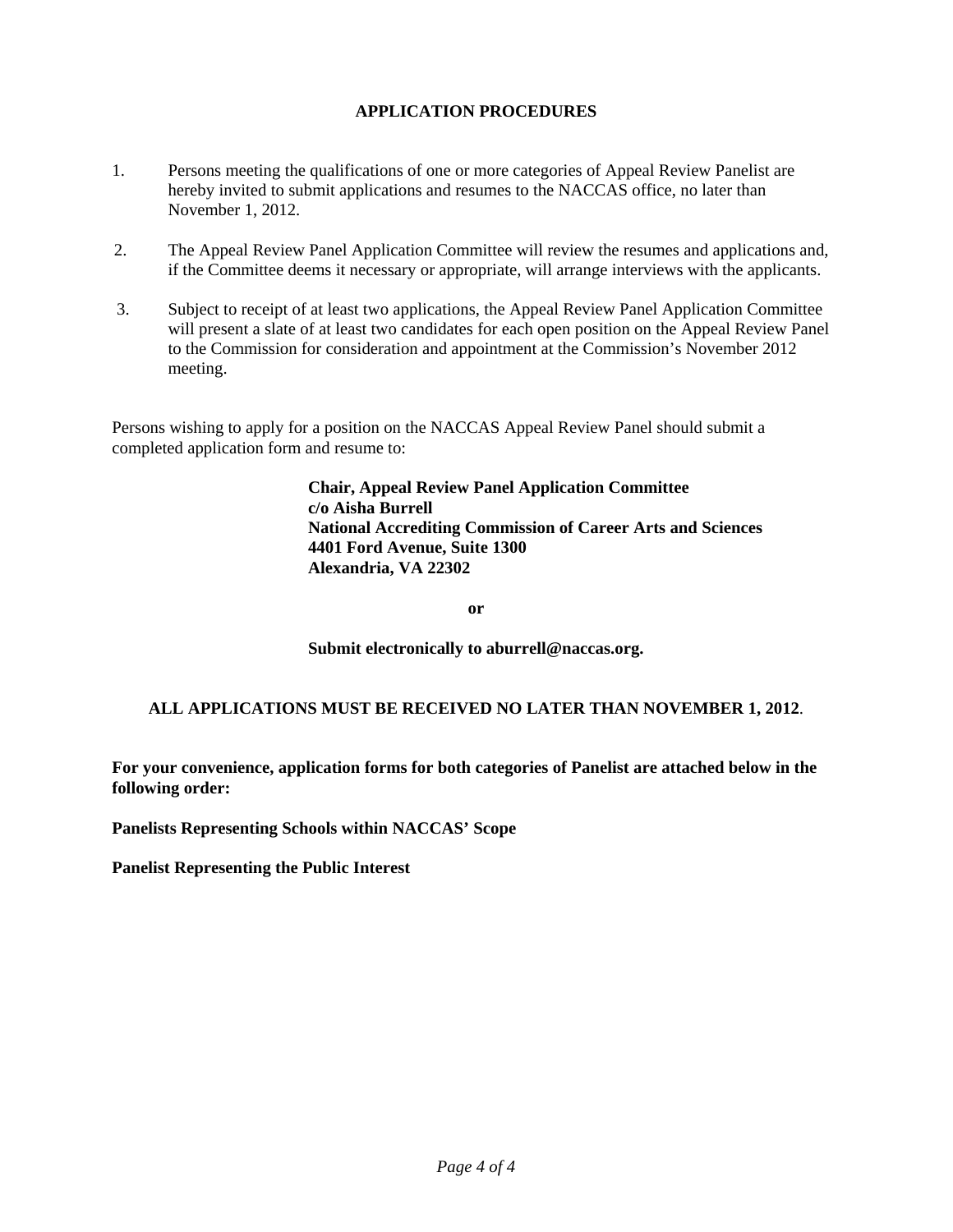# **2013 NACCAS APPEAL REVIEW PANEL APPLICATION AND QUESTIONNAIRE:**

# **PANELIST REPRESENTING SCHOOLS WITHIN NACCAS' SCOPE**

|                                                                                                                                                                                                                                                                                                                                                       |          |             | (Please Type or Print)                |
|-------------------------------------------------------------------------------------------------------------------------------------------------------------------------------------------------------------------------------------------------------------------------------------------------------------------------------------------------------|----------|-------------|---------------------------------------|
| Please list any organization of which you are a member (including State school associations, trade<br>associations and licensing boards) that is dedicated to the interests of any field within NACCAS' Scope. <sup>1</sup><br>For each such organization, please indicate whether you are an Officer or Board member. If not<br>applicable, put N/A: |          |             |                                       |
|                                                                                                                                                                                                                                                                                                                                                       |          |             | Officer or Board Member?              |
|                                                                                                                                                                                                                                                                                                                                                       |          | $()$ Yes    | $()$ No                               |
|                                                                                                                                                                                                                                                                                                                                                       |          | $()$ Yes    | $()$ No                               |
|                                                                                                                                                                                                                                                                                                                                                       |          | () Yes      | $()$ No                               |
| (Attach additional pages if necessary.)                                                                                                                                                                                                                                                                                                               |          |             |                                       |
| If you indicated "Yes" with respect to any organization above, do you<br>certify that you will resign from such position upon appointment to the<br><b>NACCAS Appeal Review Panel?</b>                                                                                                                                                                |          | $()$ Yes    | $()$ No                               |
| Please answer "Yes" or "No" to the following:                                                                                                                                                                                                                                                                                                         |          |             |                                       |
| Do you have a total of at least five (5) years of administrative or<br>supervisory experience in a school accredited by the Commission? (The<br>experience listed in the next question may count as a part of the required<br>5 years experience.)                                                                                                    |          | () Yes      | $()$ No                               |
| Are you the sole owner of a school accredited by NACCAS?                                                                                                                                                                                                                                                                                              |          | () Yes      | $()$ No                               |
| If you answered "Yes" to the question above, please list each such school below, indicating your<br>level of day-to day involvement <u>for the last 3 years</u> , on a scale of 0 to 5 (with five being the highest<br>possible level of involvement). Attach additional pages if necessary.                                                          |          |             |                                       |
| <b>Name</b>                                                                                                                                                                                                                                                                                                                                           | $Ref.$ # | Involvement | Years at this Level<br>of Involvement |
|                                                                                                                                                                                                                                                                                                                                                       |          | 012345      |                                       |

*2013 NACCAS Appeal Review Panel Application and Questionnaire for School Owner/Administrator Page 1 of 5* <sup>1</sup> See Attachment A for NACCAS' Statement of Scope.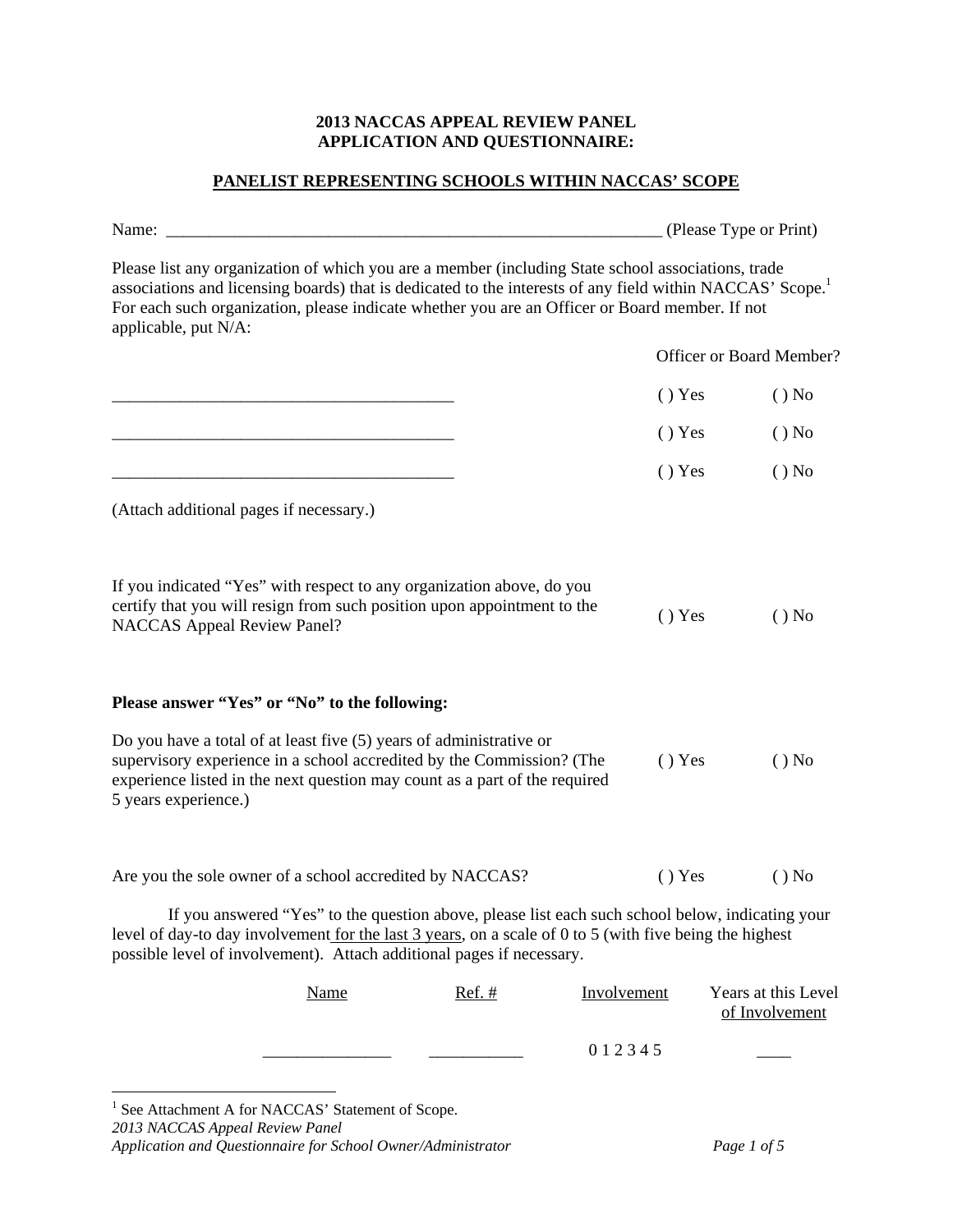| _____________________ | ______________  | 0 1 2 3 4 5 |  |
|-----------------------|-----------------|-------------|--|
| _____________________ | _______________ | 0 1 2 3 4 5 |  |

Please list any employee or representative of any such school who currently serves on the NACCAS Commission or NACCAS Appeal Review Panel. If not applicable, put N/A:

\_\_\_\_\_\_\_\_\_\_\_\_\_\_\_\_\_\_\_\_\_\_\_\_\_\_\_\_\_\_ \_\_\_\_\_\_\_\_\_\_\_\_\_\_\_\_\_\_\_\_\_\_\_\_\_\_\_\_\_\_ \_\_\_\_\_\_\_\_\_\_\_\_\_\_\_\_\_\_\_\_\_\_\_\_\_\_\_\_\_\_

\_\_\_\_\_\_\_\_\_\_\_\_\_\_\_\_\_\_\_\_\_\_\_\_\_\_\_\_\_\_ \_\_\_\_\_\_\_\_\_\_\_\_\_\_\_\_\_\_\_\_\_\_\_\_\_\_\_\_\_\_ \_\_\_\_\_\_\_\_\_\_\_\_\_\_\_\_\_\_\_\_\_\_\_\_\_\_\_\_\_\_

Are you the owner of at least a 10% interest in a partnership, limited liability company or private corporation that owns a school accredited by  $( )$  Yes  $( )$  No

If you answered "Yes" to the question above, please list each such school below, indicating your ownership % and level of day-to day involvement for the last 3 years, on a scale of 0 to 5 (with five being the highest possible level of involvement). Attach additional pages if necessary.

| <b>Name</b> | Ref. # | Ownership $%$ | Involvement | Years at this Level<br>of Involvement |
|-------------|--------|---------------|-------------|---------------------------------------|
|             |        |               | 0 1 2 3 4 5 |                                       |
|             |        |               | 012345      |                                       |
|             |        |               | 0 1 2 3 4 5 |                                       |

Please list any employee or representative of any such school who currently serves on the NACCAS Commission or NACCAS Appeal Review Panel. If not applicable, put N/A:

Are you an officer of a publicly held corporation which owns a School accredited by NACCAS? ( ) Yes ( ) No

If you answered "Yes" to the question above, please list each such school below, indicating the office you hold and level of day-to day involvement for the last 3 years, on a scale of 0 to 5 (with five being the highest possible level of involvement). Attach additional pages if necessary.

| Name | $Ref. \#$ | Office Held | Involvement | Years at this Level |
|------|-----------|-------------|-------------|---------------------|
|      |           |             |             | of Involvement      |

*2013 NACCAS Appeal Review Panel Application and Questionnaire for School Owner/Administrator Page 2 of 5*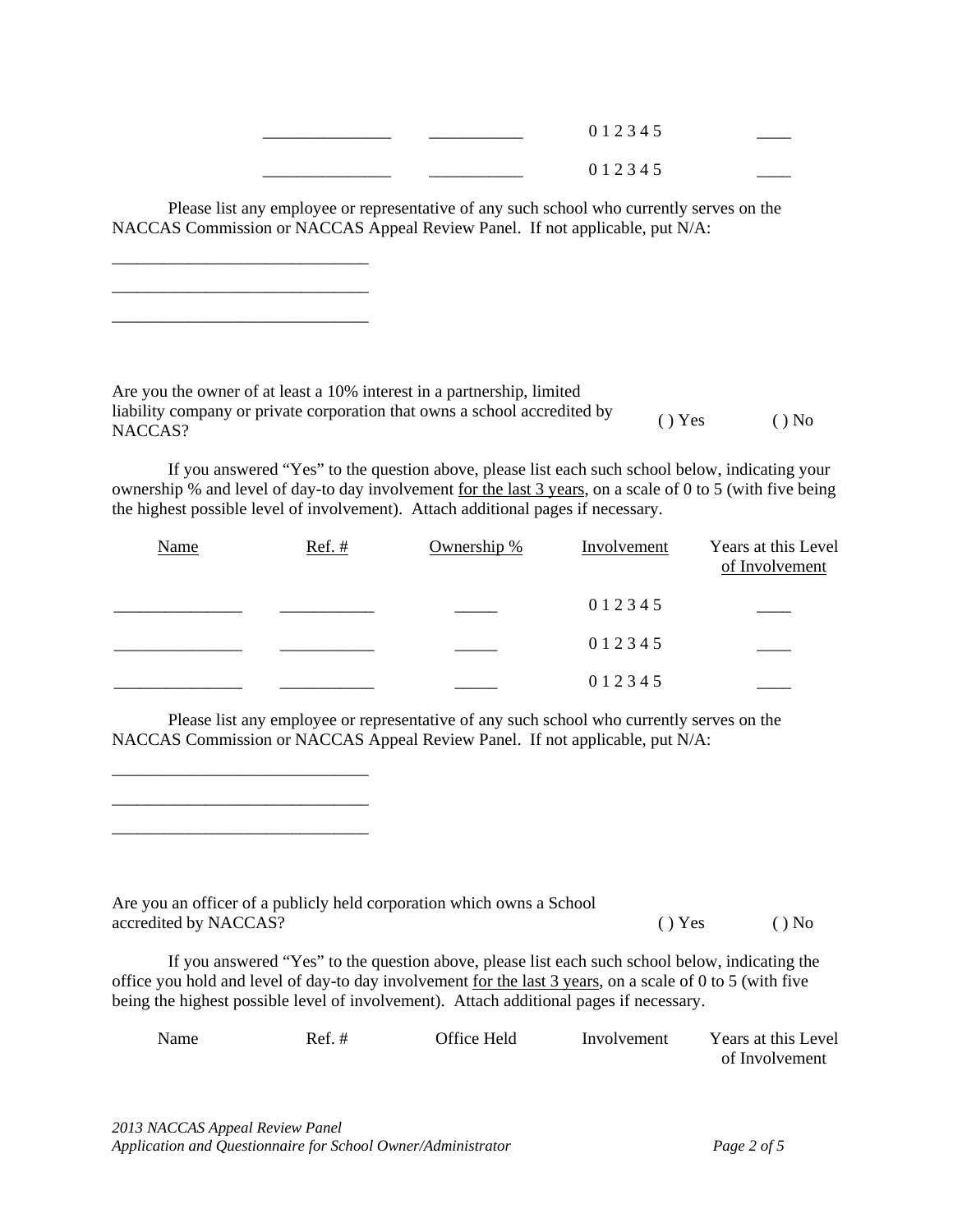|  | 0 1 2 3 4 5 |  |
|--|-------------|--|
|  | 0 1 2 3 4 5 |  |
|  | 0 1 2 3 4 5 |  |

Please list any employee or representative of any such corporation, or school owned by such corporation, who currently serves on the NACCAS Commission or NACCAS Appeal Review Panel. If not applicable, put N/A:

Please list any other school accredited by NACCAS with which you have been involved (as owner or administrator) in the last 5 years, indicating your ownership interest and/or the office you held and level of day-to day involvement on a scale of 0 to 5 (with five being the highest possible level of involvement). Attach additional pages if necessary. If not applicable, put N/A:

| Name                                                                | $Ref. \#$ | Ownership %/<br>Office Held                                                                                                                                                                                                                                                                  | Involvement | Years at this Level<br>of Involvement |
|---------------------------------------------------------------------|-----------|----------------------------------------------------------------------------------------------------------------------------------------------------------------------------------------------------------------------------------------------------------------------------------------------|-------------|---------------------------------------|
|                                                                     |           |                                                                                                                                                                                                                                                                                              | 012345      |                                       |
|                                                                     |           |                                                                                                                                                                                                                                                                                              | 012345      |                                       |
|                                                                     |           |                                                                                                                                                                                                                                                                                              | 012345      |                                       |
| Do you have (or did you have at the time of withdrawal or<br>years? |           | relinquishment) a direct or indirect ownership interest in any school<br>offering programs within NACCAS' Scope whose accreditation by<br>another accrediting agency was withdrawn (all appeal rights exhausted)<br>or voluntarily relinquished while in withdrawal status during the last 5 | () Yes      | $()$ No                               |
| statutes or regulations?                                            |           | Has any school in which you have or have had an ownership interest, or<br>which is owned by a public corporation in which you are or were an<br>officer, ever been found in violation of applicable Federal, State or local<br>If you answered "Yes" to the question above, please explain:  | $()$ Yes    | $()$ No                               |

\_\_\_\_\_\_\_\_\_\_\_\_\_\_\_\_\_\_\_\_\_\_\_\_\_\_\_\_\_\_ \_\_\_\_\_\_\_\_\_\_\_\_\_\_\_\_\_\_\_\_\_\_\_\_\_\_\_\_\_\_ \_\_\_\_\_\_\_\_\_\_\_\_\_\_\_\_\_\_\_\_\_\_\_\_\_\_\_\_\_\_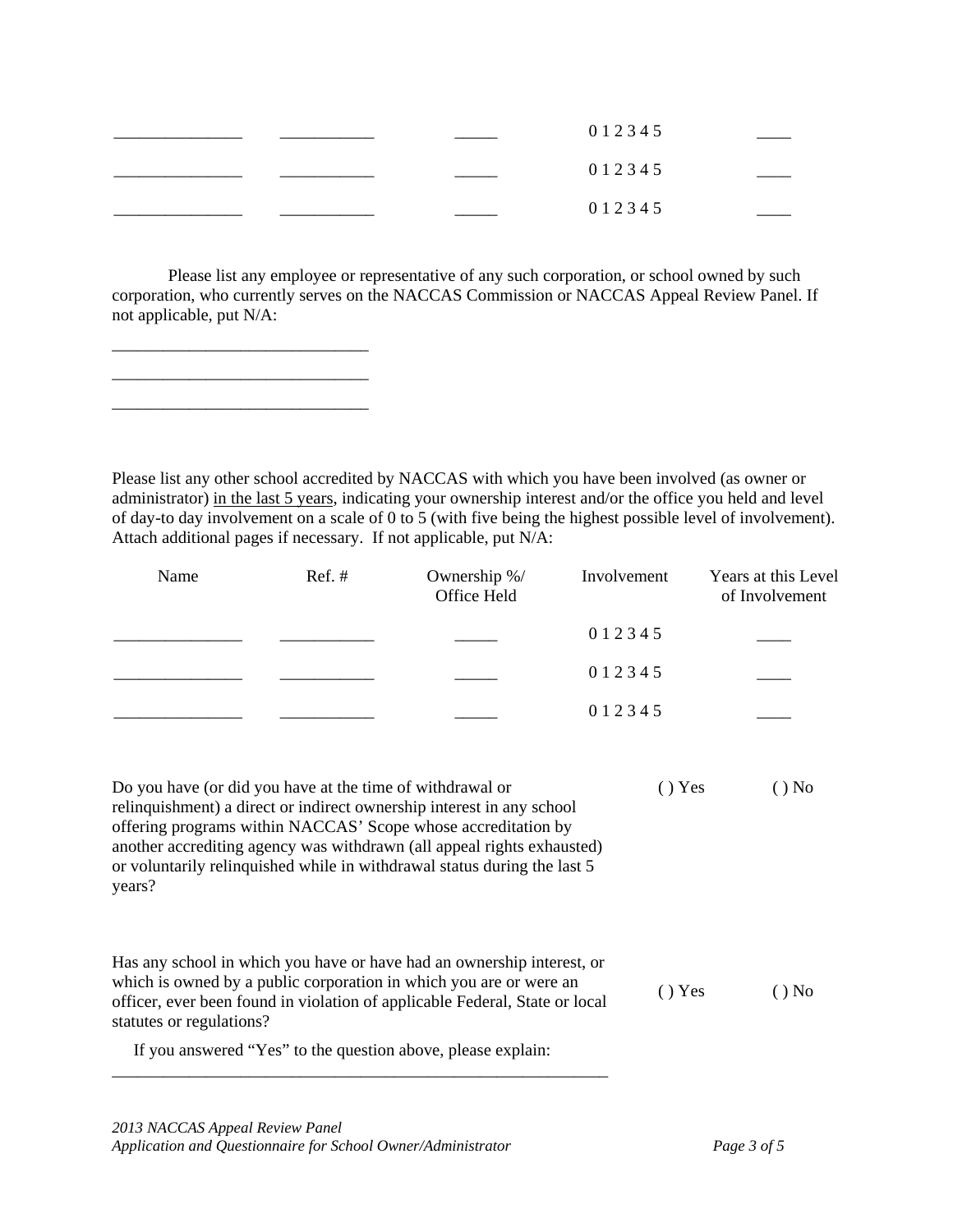| Have you attended a NACCAS Workshop within the last 3 years?                                            | () Yes | $()$ No <sup>2</sup> |
|---------------------------------------------------------------------------------------------------------|--------|----------------------|
| If "Yes", please indicate date of attendance:                                                           |        |                      |
| Can you devote at least 10 business days per year to the business of the<br><b>Appeal Review Panel?</b> | () Yes | $()$ No              |

\_\_\_\_\_\_\_\_\_\_\_\_\_\_\_\_\_\_\_\_\_\_\_\_\_\_\_\_\_\_\_\_\_\_\_\_\_\_\_\_\_\_\_\_\_\_\_\_\_\_\_\_\_\_\_\_\_\_ \_\_\_\_\_\_\_\_\_\_\_\_\_\_\_\_\_\_\_\_\_\_\_\_\_\_\_\_\_\_\_\_\_\_\_\_\_\_\_\_\_\_\_\_\_\_\_\_\_\_\_\_\_\_\_\_\_\_

I certify that all answers and information provided here in are true and correct to the best of my knowledge.

Signature

 $\overline{a}$ 

\_\_\_\_\_\_\_\_\_\_\_\_\_\_\_\_\_\_\_\_\_\_\_\_\_\_\_\_\_\_\_\_\_\_\_

Please attach any appropriate letters of reference from regulatory agencies, associations, community organizations, etc. that support your qualifications for appointment to the NACCAS Appeal Review Panel.

| Applicant's Contact Information: |                                                         |  |                          |             |
|----------------------------------|---------------------------------------------------------|--|--------------------------|-------------|
|                                  |                                                         |  |                          |             |
|                                  |                                                         |  |                          |             |
| Daytime Phone: _______________   | Evening Phone: $\_\_\_\_\_\_\_\_\_\_\_\_\_\_\_\_\_\_\_$ |  | E-Mail: ________________ |             |
| Please Send Correspondence to:   |                                                         |  | () Home                  | () Business |

# RETURN TO:

**NACCAS** c/o Aisha Burrell 4401 FORD AVENUE, SUITE 1300 ALEXANDRIA, VA 22302 ATTENTION: AISHA BURRELL

\_\_\_\_\_\_\_\_\_\_\_\_\_\_\_\_\_\_\_\_

Date

 $2^2$  If "No", as a condition of appointment the applicant must agree in writing to attend a NACCAS Accreditation Workshop before the first meeting of the Appeal Review Panel.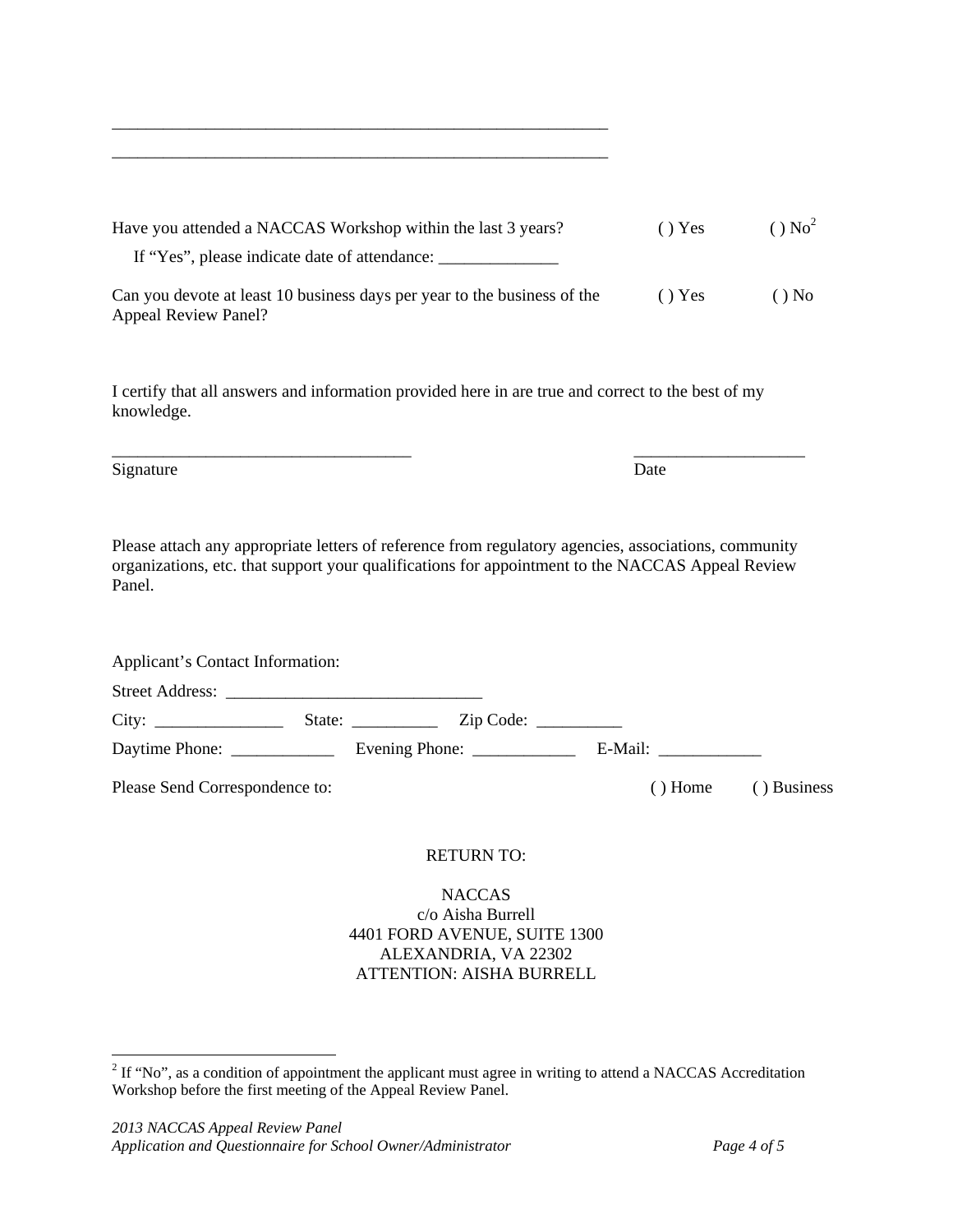# **ATTACHMENT A**

#### **NACCAS STATEMENT OF SCOPE**

The following non-exhaustive list illustrates curricula and programs covered under NACCAS' scope of accreditation:

- 1. Advanced Cosmetology 12. Manicuring
- 
- 3. Beauty School Management 14. Permanent Waving
- 4. Cosmetology (Basic) 15. Platform Artistry<br>5. Esthetics and Skin Care 16. Refresher Course
- 5. Esthetics and Skin Care
- 6. Ethnic Hair Studies 17. Salon Coordination
- 
- 
- 
- 
- (Temporary and Permanent) 22. Wig Specialist
- 11. Makeup Specialist, including stage and theatrical
- 
- 2. Barbering 13. Massage Therapy
	-
	-
	-
	-
- 7. Hair Coloring 18. Salon Management and Administration
- 8. Hair Cutting 19. Sculptured Nails
- 9. Hair Waving 20. Shampoo Specialist<br>
10. Hair Removal 21. Teacher Training
	- 21. Teacher Training
	-

The following is a non-exhaustive list of cognate curricula and programs covered under NACCAS' expanded scope of accreditation, including programs unrelated to cosmetology or massage. Note that while NACCAS can accredit these programs within the institution's accreditation, they may not be eligible for purposes of federal student aid until such time as NACCAS applies for and secures an expanded scope from the U.S. Department of Education.

# Cognate Areas (Expanded Scope)

(non-exhaustive)

- 
- 
- 
- 
- 
- 6. Nursing Assistant 12. Tanning
- 1. Dental Assistant 7. Related Computer Training
- 2. Interpersonal Communication 8. Repair and Maintenance of Industry Equipment
- 3. Marketing/Advertising 9. Retailing and Merchandising, including Fashion 4. Medical Assistant 10. Salon Accounting
- 4. Medical Assistant 10. Salon Accounting
- 5. Modeling 11. Spa/Health Club Management
	-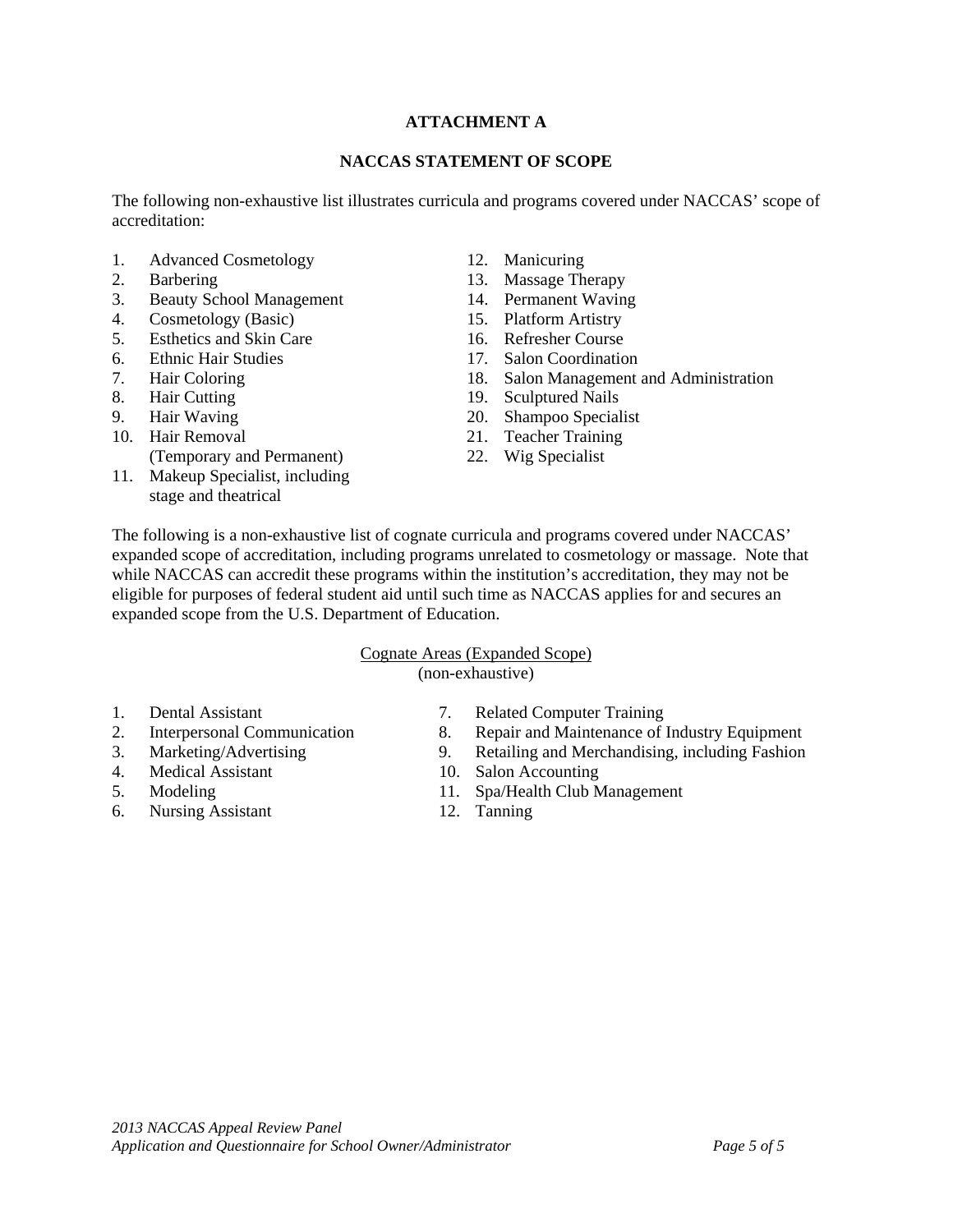# **2013 NACCAS APPEAL REVIEW PANEL APPLICATION AND QUESTIONNAIRE**

# **PANELIST REPRESENTING THE PUBLIC INTEREST**

|                                    |                                                            | Please list any employee or representative of this organization who currently serves on the NACCAS<br>Commission or NACCAS Appeal Review Panel. If not applicable, put N/A:                                                                                                                                                   |          |                          |
|------------------------------------|------------------------------------------------------------|-------------------------------------------------------------------------------------------------------------------------------------------------------------------------------------------------------------------------------------------------------------------------------------------------------------------------------|----------|--------------------------|
| applicable, put N/A:               |                                                            | Please list any organization of which you are a member (including State school associations, trade<br>associations and licensing boards) that is dedicated to the interests of any field within NACCAS' Scope. <sup>1</sup><br>For each such organization, please indicate whether you are an Officer or Board member. If not |          |                          |
|                                    |                                                            |                                                                                                                                                                                                                                                                                                                               |          | Officer or Board Member? |
|                                    |                                                            |                                                                                                                                                                                                                                                                                                                               | $()$ Yes | $()$ No                  |
|                                    |                                                            |                                                                                                                                                                                                                                                                                                                               | () Yes   | $()$ No                  |
|                                    |                                                            |                                                                                                                                                                                                                                                                                                                               | () Yes   | $()$ No                  |
|                                    | (Attach additional pages if necessary.)                    |                                                                                                                                                                                                                                                                                                                               |          |                          |
| <b>NACCAS</b> Appeal Review Panel? |                                                            | If you indicated "Yes" with respect to any organization above, do you<br>certify that you will resign from such position upon appointment to the                                                                                                                                                                              | $()$ Yes | $()$ No                  |
|                                    | Please answer "Yes" or "No" to the following:              |                                                                                                                                                                                                                                                                                                                               |          |                          |
|                                    | "Entity") in a field within NACCAS' Scope?                 | Are you employed by a school <sup>2</sup> or professional service operation (an                                                                                                                                                                                                                                               | () Yes   | $()$ No                  |
|                                    | Are you a member of the governing board of such an Entity? |                                                                                                                                                                                                                                                                                                                               | () Yes   | $()$ No                  |
|                                    |                                                            | Are you a direct or indirect owner, in full or in part, of such an Entity? <sup>3</sup>                                                                                                                                                                                                                                       | () Yes   | $()$ No                  |

<sup>&</sup>lt;sup>1</sup> See Attachment A for NACCAS' Statement of Scope.<sup>2</sup> Whether or not accredited by NACCAS.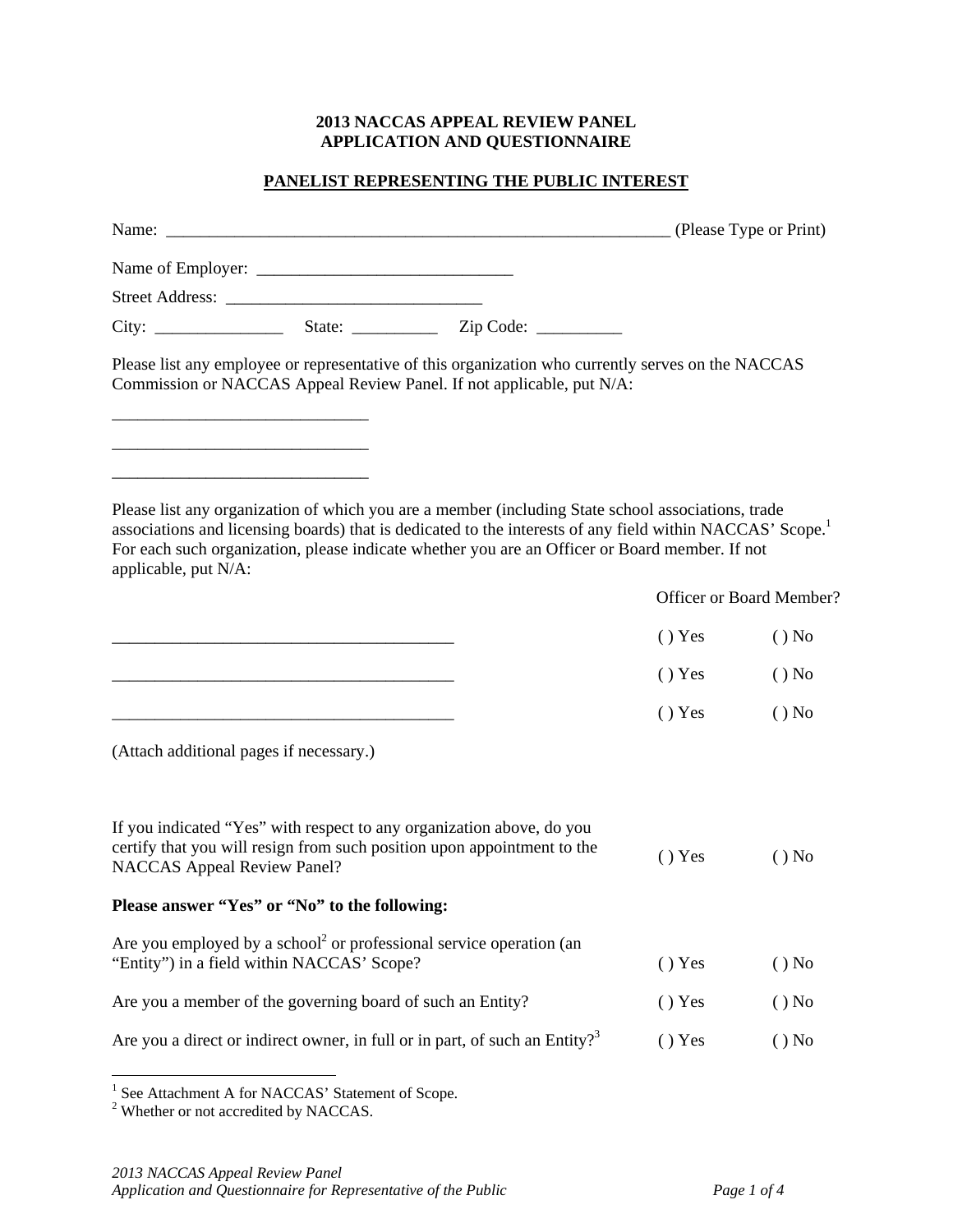| Are you a spouse, parent, child or sibling of a person who would answer<br>"Yes" to any of the questions above?                                                                                                                                                                                                                       | () Yes | $()$ No              |
|---------------------------------------------------------------------------------------------------------------------------------------------------------------------------------------------------------------------------------------------------------------------------------------------------------------------------------------|--------|----------------------|
| Are you a member of a trade association or membership organization<br>related to, affiliated with, or associated with NACCAS?                                                                                                                                                                                                         | () Yes | $()$ No              |
| If you answered "Yes" to any question above, please explain.                                                                                                                                                                                                                                                                          |        |                      |
|                                                                                                                                                                                                                                                                                                                                       |        |                      |
| Have you attended a NACCAS Workshop within the last 3 years?                                                                                                                                                                                                                                                                          | () Yes | $()$ No <sup>4</sup> |
| If "Yes", please indicate date of attendance: ___________________________________                                                                                                                                                                                                                                                     |        |                      |
| Can you devote at least 10 business days per year to the business of the<br><b>Appeal Review Panel?</b>                                                                                                                                                                                                                               | () Yes | $()$ No              |
| I certify that all answers and information provided here in are true and correct to the best of my<br>knowledge.                                                                                                                                                                                                                      |        |                      |
| Signature                                                                                                                                                                                                                                                                                                                             | Date   |                      |
| Please attach any appropriate letters of reference from regulatory agencies, associations, community<br>organizations, etc. that support your qualifications for appointment to the NACCAS Appeal Review<br>Panel.                                                                                                                    |        |                      |
| Applicant's Contact Information:                                                                                                                                                                                                                                                                                                      |        |                      |
|                                                                                                                                                                                                                                                                                                                                       |        |                      |
|                                                                                                                                                                                                                                                                                                                                       |        |                      |
| <sup>3</sup> An "indirect owner" would include a partner in a partnership or a stockholder of a corporation that owns such an<br>Entity.<br><sup>4</sup> If "No", as a condition of appointment the applicant must agree in writing to attend a NACCAS Accreditation<br>Workshop before the first meeting of the Appeal Review Panel. |        |                      |

Are you a consultant, or an employee of a consultant, to such an Entity? ( ) Yes ( ) No

Are you active in the operation of such an Entity? ( ) Yes ( ) No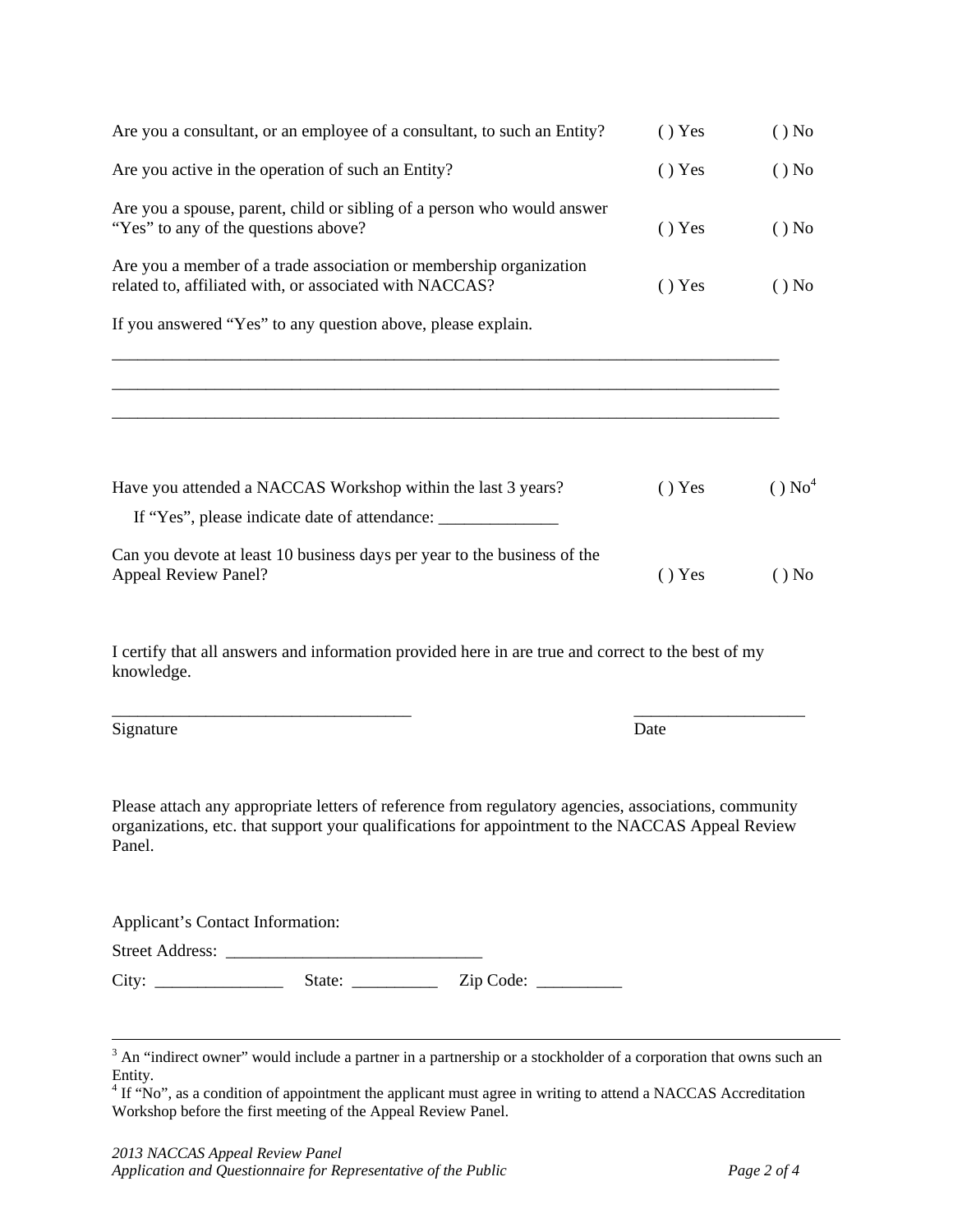Daytime Phone: \_\_\_\_\_\_\_\_\_\_\_\_ Evening Phone: \_\_\_\_\_\_\_\_\_\_\_\_ E-Mail: \_\_\_\_\_\_\_\_\_\_\_\_

Please Send Correspondence to: (a) Home (b) Business (c) Business

# RETURN TO:

# **NACCAS** c/o Aisha Burrell 4401 FORD AVENUE, SUITE 1300 ALEXANDRIA, VA 22302 ATTENTION: AISHA BURRELL